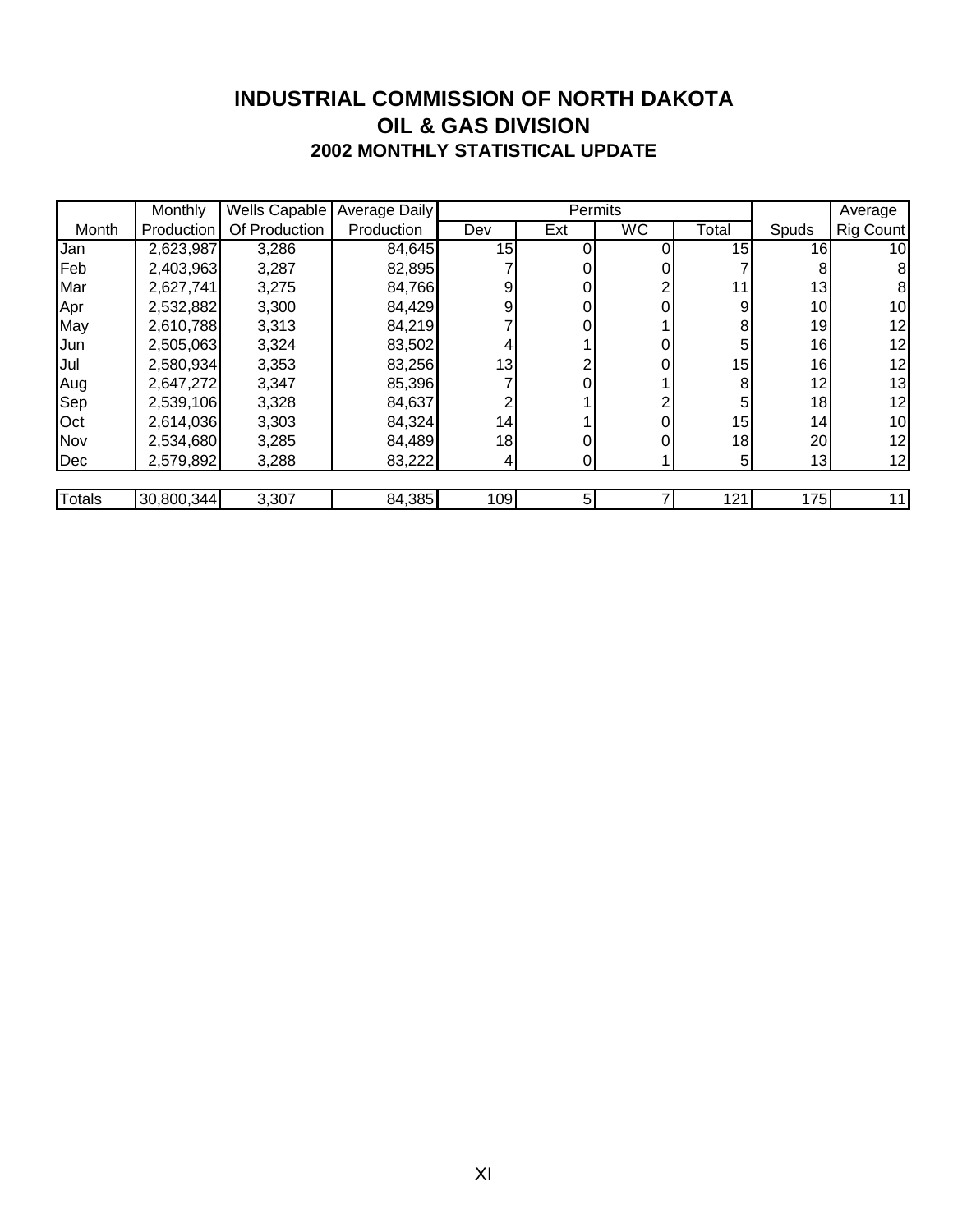## **STATE OF NORTH DAKOTA 2002 STATE-WIDE WELL COMPLETION STATISTICS**

|       | Total           | Total           | Development     |     | Wildcat |     | Extension |     |             | Re-Entry |     |       |
|-------|-----------------|-----------------|-----------------|-----|---------|-----|-----------|-----|-------------|----------|-----|-------|
| Month | Wells           | Productive      | Prod.           | Dry | Prod.   | Dry | Prod.     | Dry | Recompleted | Prod.    | Dry | Other |
| IJan  | 17 <sub>l</sub> |                 | 11              | റ   | 0       |     |           |     |             | ς        |     | 01    |
| Feb   | $\overline{9}$  | 9               | 8               |     |         |     |           |     |             |          |     |       |
| Mar   | 9               | 8               | 8               |     |         |     |           |     |             |          |     |       |
| Apr   | 5               | 5               | 5               | 0   | 0       |     |           |     |             | 0        |     |       |
| May   | 8               | 8               | 8               |     | 0       |     |           |     |             | ົ        |     |       |
| Jun   |                 | 6               | 6               |     | 0       |     |           | 0   | 6           | 6        |     |       |
| Jul   | 11              | 10 <sub>1</sub> | 10 <sub>1</sub> |     |         |     |           |     |             | 6        | ົ   |       |
| Aug   | 14 <sub>l</sub> | 10 <sup>1</sup> | 10              |     |         |     |           |     |             |          |     |       |
| Sep   | $6 \mid$        |                 |                 |     | 0       |     |           | 0   |             |          |     |       |
| Oct   | 8               | 8               | 8               |     |         |     |           |     |             | 5        |     |       |
| Nov   | $\overline{9}$  | 6               | 6               |     | 0       |     |           |     |             | ◠        |     |       |
| Dec   | 5               |                 |                 |     | 0       | 0   | ი         |     |             | 9        |     |       |
|       |                 |                 |                 |     |         |     |           |     |             |          |     |       |
| Total | 108             | 89              | 88              |     |         | 8   |           |     | 19          | 48       |     | 4     |

### **2002 STATE-WIDE DRILLING FOOTAGE**

|            | Development |          | Wildcat        |        | Extension |        |                | Re-Entry |               | <b>Monthly</b> |
|------------|-------------|----------|----------------|--------|-----------|--------|----------------|----------|---------------|----------------|
| Month      | Prod.       | Dry      | Prod.          | Dry    | Prod.     | Dry    | Prod.          | Dry      | <b>Others</b> | Footagel       |
| Jan        | 140,633     | 9,474    | $\Omega$       | 9,863  |           | 0      | 11,290         |          | 1,452         | 172,712        |
| Feb        | 87,099      | $\Omega$ | 14,020         |        |           |        | 6,997          |          | 4,850         | 112,966        |
| Mar        | 85,474      | 13,112   |                |        |           |        | 2,162          |          | 10,949        | 111,697        |
| Apr        | 58,067      |          |                |        |           |        |                |          |               | 58,067         |
| May        | 94,129      |          | 0              |        |           |        | 9,845          |          | 190           | 104,164        |
| Jun        | 86,598      | 4,800    |                |        |           |        | 22,635         |          | 8,200         | 122,233        |
| Jul        | 143,554     |          | $\overline{0}$ |        | 0         | 4,770  | 14,810         | 0        | 6,380         | 169,514        |
| Aug        | 113,413     | 12,800   | 0              | 14,495 | 01        | 16,100 | 13,642         | 0        | 2,779         | 173,229        |
| Sep        | 61,277      | 13,832   | 0              | 106    |           |        | 12,947         |          |               | 88,162         |
| <b>Oct</b> | 112,296     |          | 0              |        |           |        | 13,297         |          | 1,012         | 126,605        |
| Nov        | 68,434      |          | 0              | 3,265  | 0         | 5,520  | 8,543          | 0        | 2,363         | 88,125         |
| Dec        | 59,951      | 3,348    | 0              | 0      |           |        | 36,174         | 1,027    | 9,310         | 109,810        |
|            |             |          |                |        |           |        |                |          |               |                |
| Total      | 1,110,925   | 57,366   | 14,020         | 27,729 |           |        | 26,390 152,342 | 1,027    | 47,485        | 1,437,284      |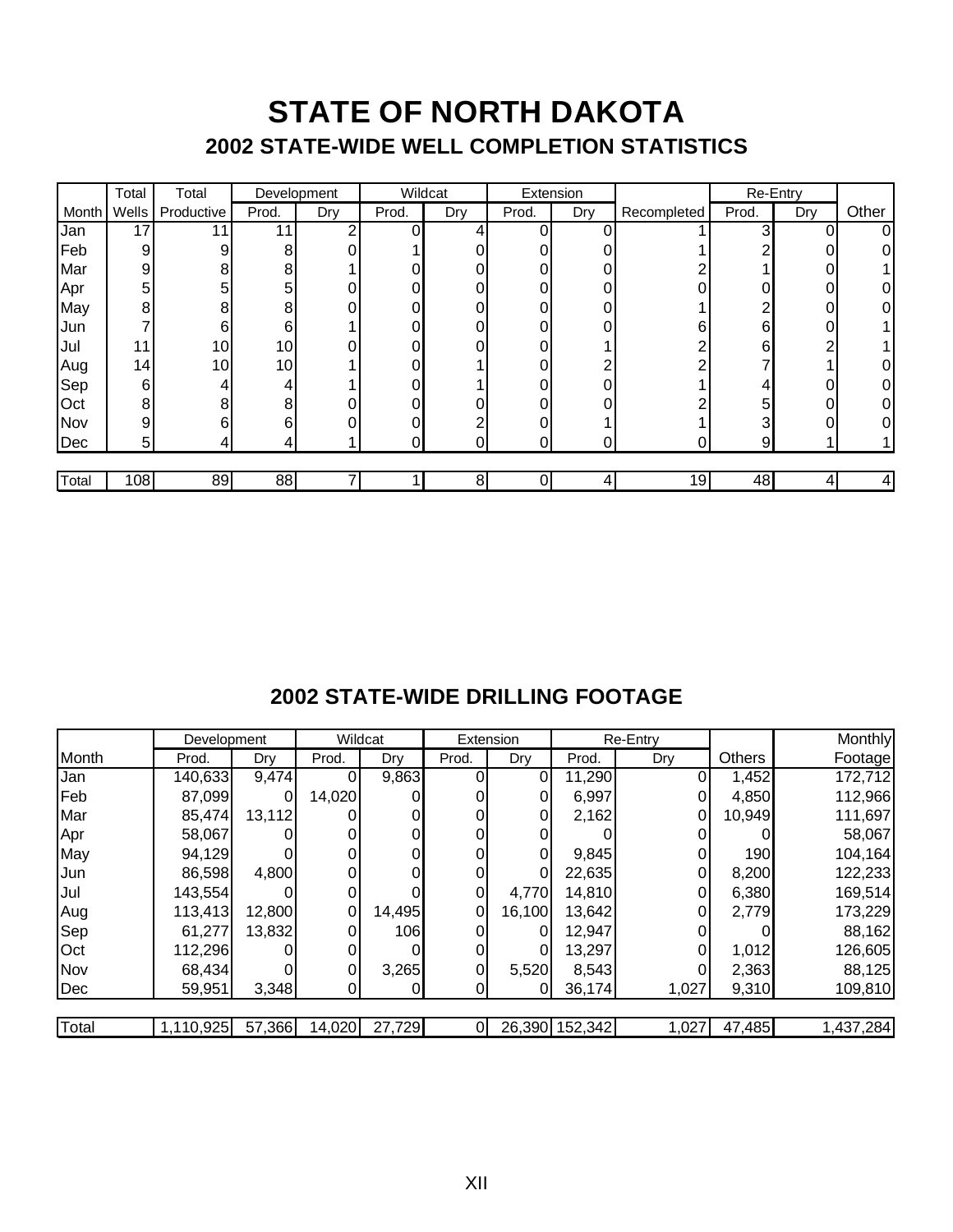# **STATE OF NORTH DAKOTA**

### **2002 COUNTY COMPLETION STATISTICS**

|            | Total          | Total      |       | Development    |       | Wildcat        |       | Extension |             | Re-Entry |     |       |
|------------|----------------|------------|-------|----------------|-------|----------------|-------|-----------|-------------|----------|-----|-------|
| Month      | Wells          | Productive | Prod. | Dry            | Prod. | Dry            | Prod. | Dry       | Recompleted | Prod.    | Dry | Other |
| Bil        | 9              | 8          |       | 0              |       |                | 0     | ი         | 4           | 2        | 0   |       |
| Bot        | 17             | 13         | 13    | 2              |       |                |       |           |             | 6        |     |       |
| Bow        | 52             | 52         | 52    | $\overline{0}$ |       | 0              |       |           | 0           | 24       |     |       |
| <b>Bke</b> |                |            |       | 0              |       | 0              |       |           | 3           | 3        |     |       |
| Div        |                |            |       |                |       |                |       |           |             |          |     |       |
| Dun        | $\overline{c}$ |            |       | 0              | 0     | 0              | 0     |           |             |          |     |       |
| GV         | $\overline{c}$ |            |       |                |       | 0              |       |           |             |          |     |       |
| GF         | $\overline{c}$ |            |       |                |       |                |       |           |             |          |     |       |
| Het        | 0              |            |       | 0              |       | 0              |       |           |             |          |     |       |
| McH        |                |            |       | 0              |       | 0              |       |           |             |          |     |       |
| McK        |                |            |       | ⌒              |       |                |       |           |             | 8        |     |       |
| Mou        |                |            |       |                |       | 0              |       |           |             |          |     |       |
| Ren        | 2              |            |       |                |       | ი              |       |           |             |          |     |       |
| Rol        | 0              |            | 0     | 0              | 0     | 0              | 0     | ი         | 0           |          |     |       |
| Slp        | 5              | 3          | 3     |                |       |                |       |           |             |          |     |       |
| Stk        | 3              |            |       | 0              |       |                |       |           |             |          |     |       |
| Stu        |                |            | 0     | 0              |       |                |       |           |             |          |     |       |
| Wrd        | 0              |            |       | 0              |       | 0              |       |           |             |          |     |       |
| Wel        |                |            |       | 0              |       |                |       |           |             |          |     |       |
| Wil        | 4              |            |       | 0              | 0     | 0              | 0     |           | 3           |          |     |       |
| Total      | 108            | 88         | 88    | 7              |       | 8 <sup>1</sup> | 0     |           | 19          | 48       | 3   |       |

### **2002 COUNTY DRILLING FOOTAGE**

|            | Development |        |                     | Wildcat | Extension      |        | Re-Entry       |       |        |           |
|------------|-------------|--------|---------------------|---------|----------------|--------|----------------|-------|--------|-----------|
| Month      | Prod.       | Dry    | Prod.               | Dry     | Prod.          | Dry    | Prod.          | Dry   | Others | Footage   |
| Bil        | 100,520     | Ω      | 14,020              | 800     | 0              | 0      | 9,770          | 0     | 10,750 | 135,860   |
| <b>Bot</b> | 74,868      | 8,148  |                     | 4,678   |                | 4,770  | 11,224         |       | 480    | 104,168   |
| Bow        | 736,636     |        |                     |         |                | 0      | 89,706         |       | 20,363 | 846,705   |
| Bke        | 7,800       |        |                     |         |                |        | 1,337          |       |        | 9,137     |
| Div        | 10,130      |        |                     |         |                |        |                |       |        | 10,130    |
| Dun        | 11,811      |        | 0                   |         | 0              | 11,750 | 4,042          |       | 426    | 28,029    |
| GV         | 12,720      | 13,832 | $\overline{0}$      |         |                |        | 2,162          |       | 589    | 29,303    |
| GF         |             |        | 0                   | 1,421   |                |        |                |       |        | 1,421     |
| Het        |             |        | 0                   |         |                |        |                |       |        |           |
| McK        | 13,414      | 25,912 | 0                   | 14,495  |                | 0      | 25,404         | 1,027 | 13,425 | 93,677    |
| McH        | 4,225       |        |                     |         |                |        |                |       |        | 4,225     |
| Mou        |             | 8,694  | 0                   |         |                |        |                |       |        | 8,694     |
| Ren        |             |        |                     |         |                | 9,870  |                |       |        | 9,870     |
| Rol        |             |        | 0                   |         |                |        |                |       |        |           |
| Slp        | 46,131      | 780    | 0                   | 760     |                |        |                |       |        | 47,671    |
| Stk        | 46,550      |        | 0                   |         |                |        |                |       | 1,452  | 48,002    |
| Stu        |             |        | $\Omega$            | 1,950   |                |        |                |       |        | 1,950     |
| Wrd        |             |        | 0                   |         |                |        |                |       |        |           |
| Wel        |             |        |                     | 3,625   |                |        |                |       |        | 3,625     |
| Wil        | 46,120      |        |                     |         | 0              |        | 8,697          |       |        | 54,817    |
| Total      | 1,110,925   | 57,366 | $\overline{14,020}$ | 27,729  | $\overline{0}$ |        | 26,390 152,342 | 1,027 | 47,485 | 1,437,284 |